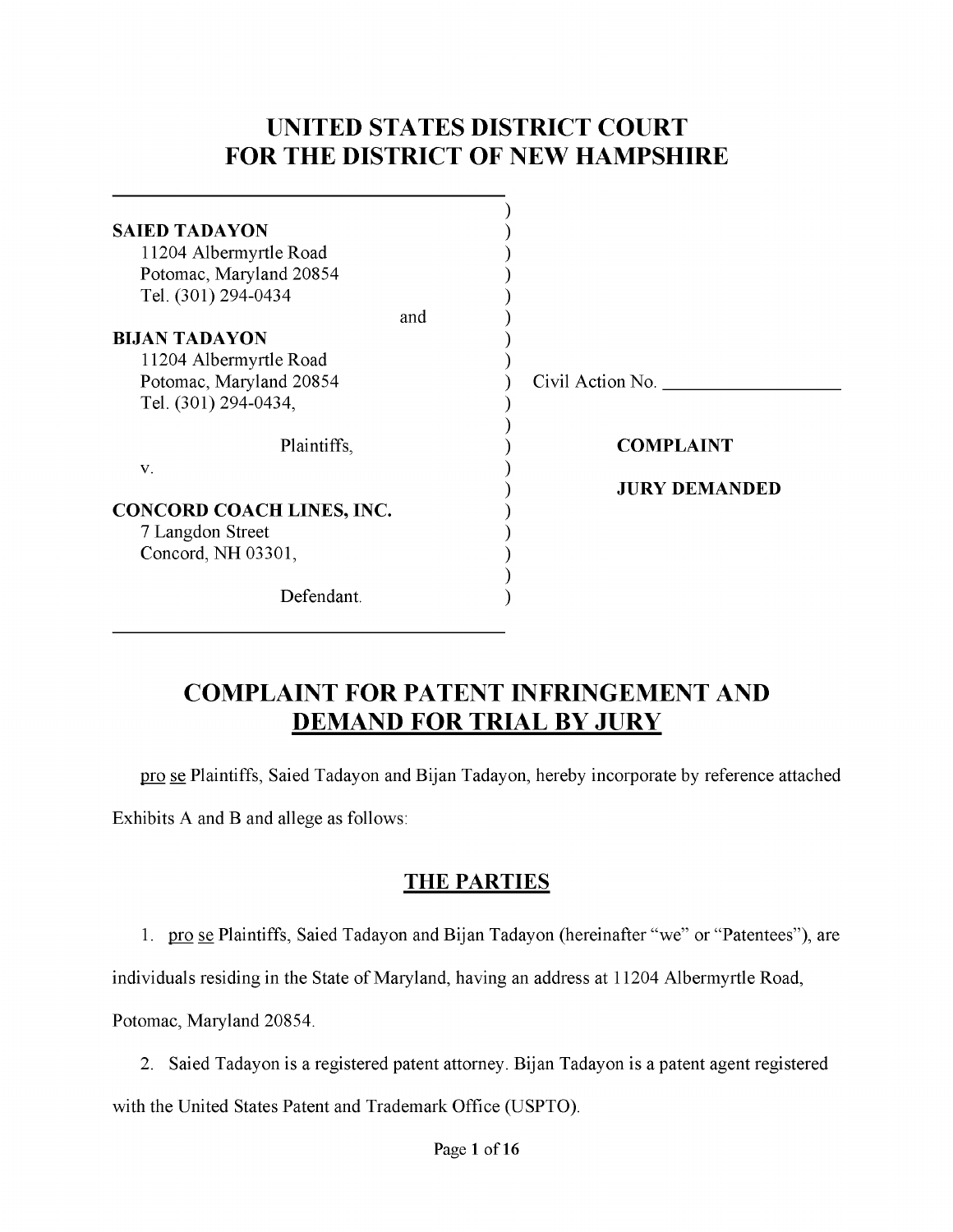3. Defendant Concord Coach Lines, Inc. (hereinafter the "Transportation Company" or "Concord Coach"), is organized and existing under the laws of the State of New Hampshire, having its principal place of business at 7 Langdon Street, Concord, NH 03301, and is currently conducting business in several states, including the State of New Hampshire.

### **JURISDICTION AND VENUE**

4. This action is for patent infringement arising under the patent laws of the United States, 35 U.S.C. §§ 271, 281, 283-285. Subject matter jurisdiction is conferred upon this Court under 28 U.S.C. §§ 1331 and 1338(a).

5. Personal jurisdiction over defendant comports with the United States Constitution because the Transportation Company is committing, inducing, and/or contributing to the acts of patent infringement alleged in this Complaint in the State of New Hampshire (in this district), as stated below.

6. Venue is proper in this judicial district under 28 U.S.C. §§ 1391(b), 1391(c), and 1400(b).

## **FACTUAL BACKGROUND**

### *I. Asserted Patent*

7. On April 18, 2006, United States Patent No. 7,031,657 ("the '657 Patent"), entitled "Safe method and system for mobile or wireless computing or communication devices," was duly and lawfully issued based upon an application filed by the inventor, Mahin Nikmanesh Tehrani. A true and correct copy of the '657 Patent is attached hereto as Exhibit A and incorporated herein by reference.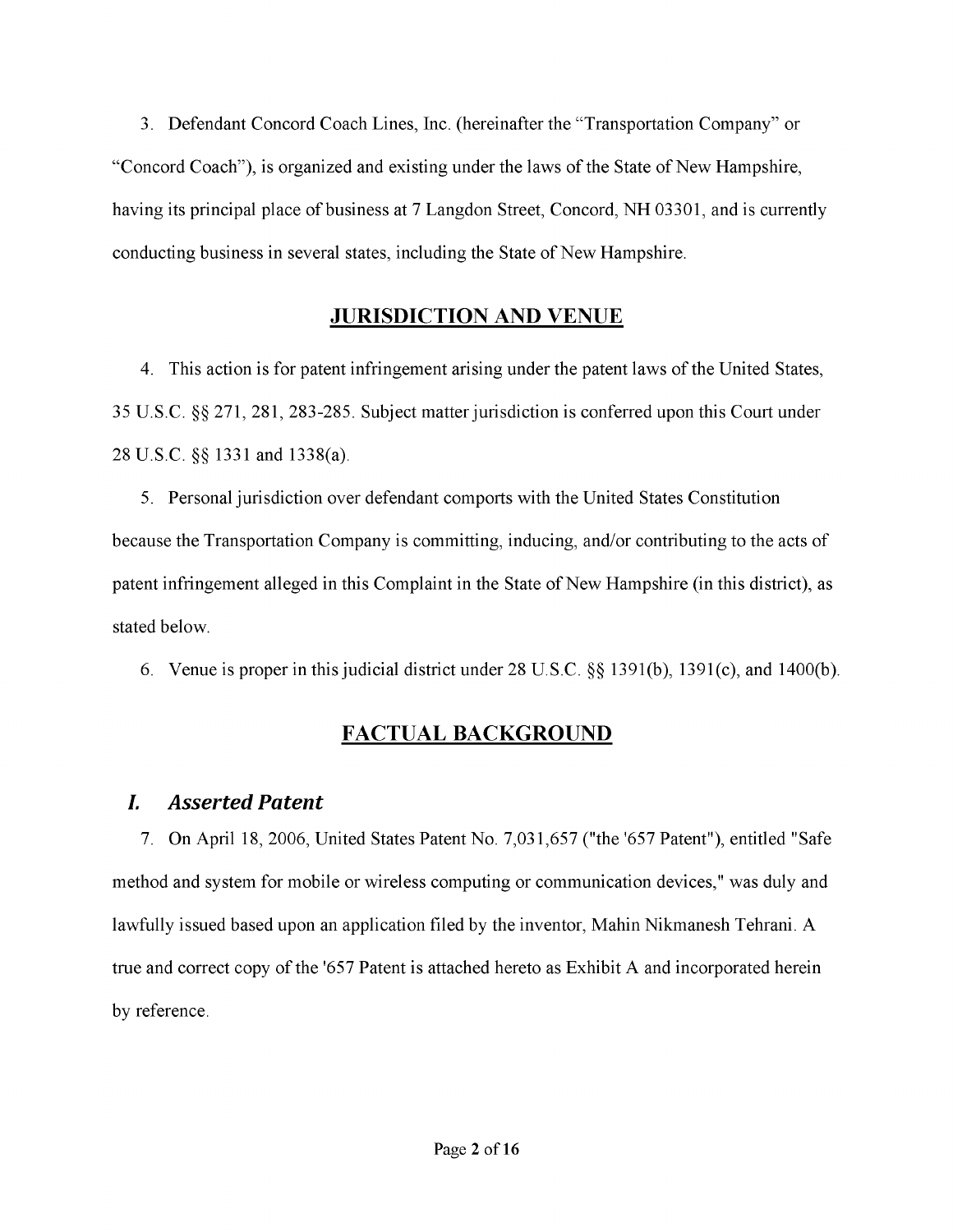8. The '657 Patent discloses a novel technology that enables a wireless communication, for example, within a motor vehicle, to access the Internet, while reducing the transmission power, as well as radiation power absorbed by the user.

9. Claims 1, 2, 3, 4, 9, 11, 16, 17, 19, 24, and 25, of the '657 Patent are being asserted against the Transportation Company. Claims 1 and 2 of the '657 Patent are independent claims. Claims 3, 4, 9, 11, 16, 17, 19, 24, and 25 are dependent on Claim 2.

10. Bijan Tadayon, a pro se Plaintiff in this case, drafted and prosecuted the patent application for the '657 Patent in front of the USPTO, and obtained the '657 Patent.

11. We are the owners of the '657 Patent by assignment, and we have the right to sue and recover damages for infringement thereof. Exhibit B lists prior settled and ongoing patent infringement lawsuits under the '657 against commercial passenger transportation companies.

#### *II. Concord Coach Transportation Activities and Advertisement*

12. Concord Coach, an intercity bus company, is currently conducting business in several States, including the State of New Hampshire.

13. Concord Coach is providing daily passenger bus transportation between Maine, New Hampshire and Massachusetts.

14. Upon information and belief, Concord Coach transports thousands of travelers each week within and between Maine, New Hampshire and Massachusetts.

15. Upon information and belief, Concord Coach provides daily bus transportation with routes and stops in and/or through Maine (Augusta, Bangor, Bath, Belfast, Bowdoin College, Brunswick, Camden/Rockport, Colby College, Damariscotta, Lincolnville, Orono/University of Maine, Portland, Rockland, Searsport, Waldoboro, and Wicasset), New Hampshire (Berlin, Center Harbor, Concord, Conway, Franconia, Gorham, Jackson, Lincoln, Littleton, North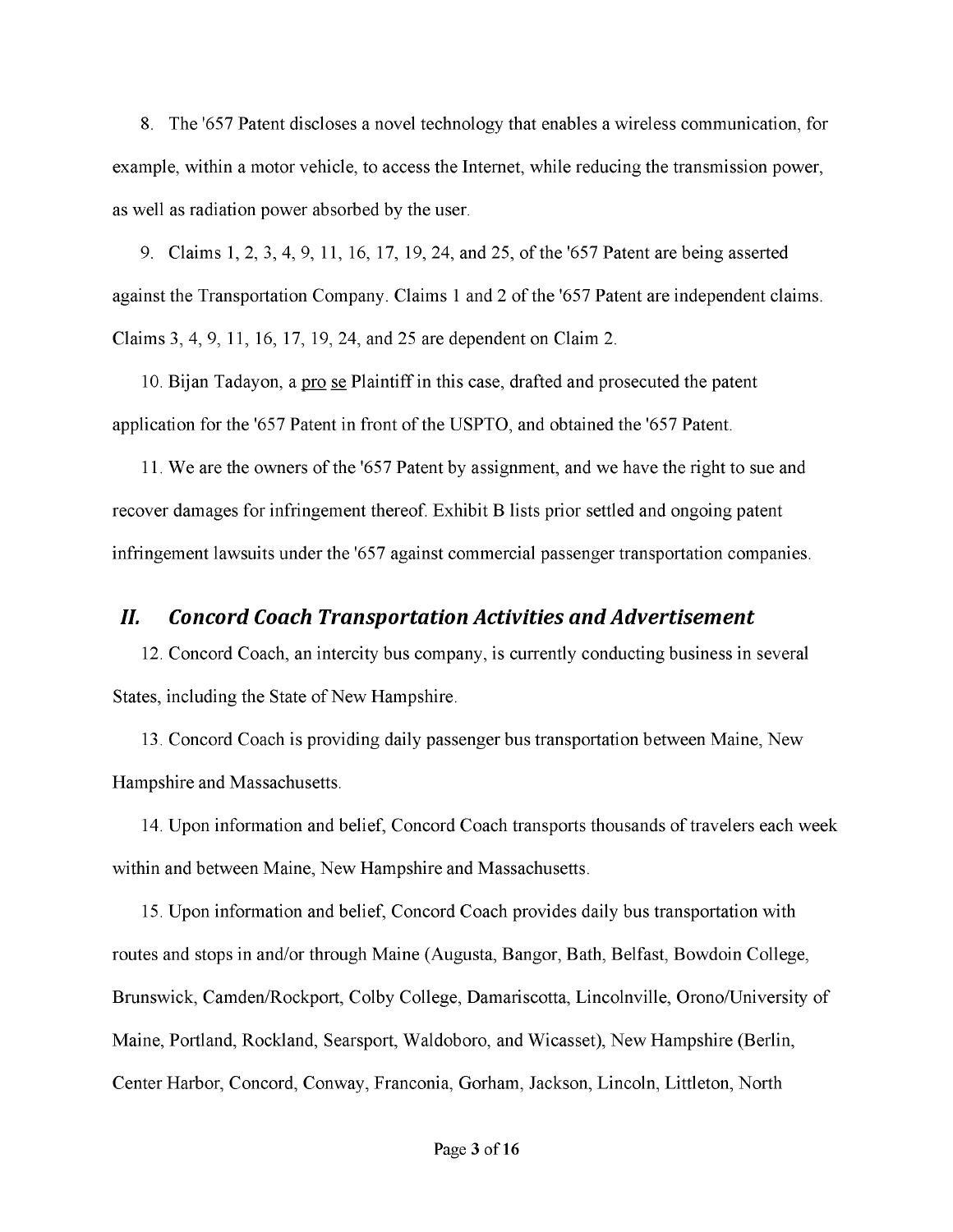Londonderry, Manchester, Meredith, Moultonborough, New Hampton, North Conway, Pinkham Notch, Plymouth / Plymouth State, Salem, Tilton, and West Ossipee) and Massachusetts (Boston South Station and Logan International Airport).

16. Upon information and belief, "CONCORD COACH LINES" is prominently displayed on some buses used by Concord Coach to transport passengers.

17. Upon information and belief, ["www.concordcoachlines.com" i](http://www.concordcoachlines.com)s displayed on some buses used by Concord Coach to transport passengers.

18. Upon information and belief, Concord Coach manages and/or oversights an interactive website at *[www.concordcoachlines.com](http://www.concordcoachlines.com)* to offer and sell and/or reserve passenger seats on its buses, and provides a login user interface at *<https://webstore.concordcoachlines.com/ticketing/>*.

19. Upon information and belief, *[www.concordcoachlines.com](http://www.concordcoachlines.com)* website distinctly advertises "WiFi onboard", on its home page.

20. Upon information and belief, Concord Coach is engaged in the marketing and sale of tickets for bus seats on the Internet, via its interactive website, accessible by Internet users and potential customers/passengers, through any computer with Internet access or using a mobile hand-held device, including in the State of New Hampshire.

21. Upon information and belief, Concord Coach's interactive Internet website allows users to purchase tickets online, by specifying the "Departure and Arrival Points" and date, using dropdown list and clickable calendars. The interactive website further offers the ticket purchasers to select their schedule by selecting among the departure/arrival times for given date and departure and arrival points.

22. Concord Coach' interactive Internet website *[www.concordcoachlines.com](http://www.concordcoachlines.com)* offers the purchasing passengers tickets with boarding or departure sites in the State of New Hampshire.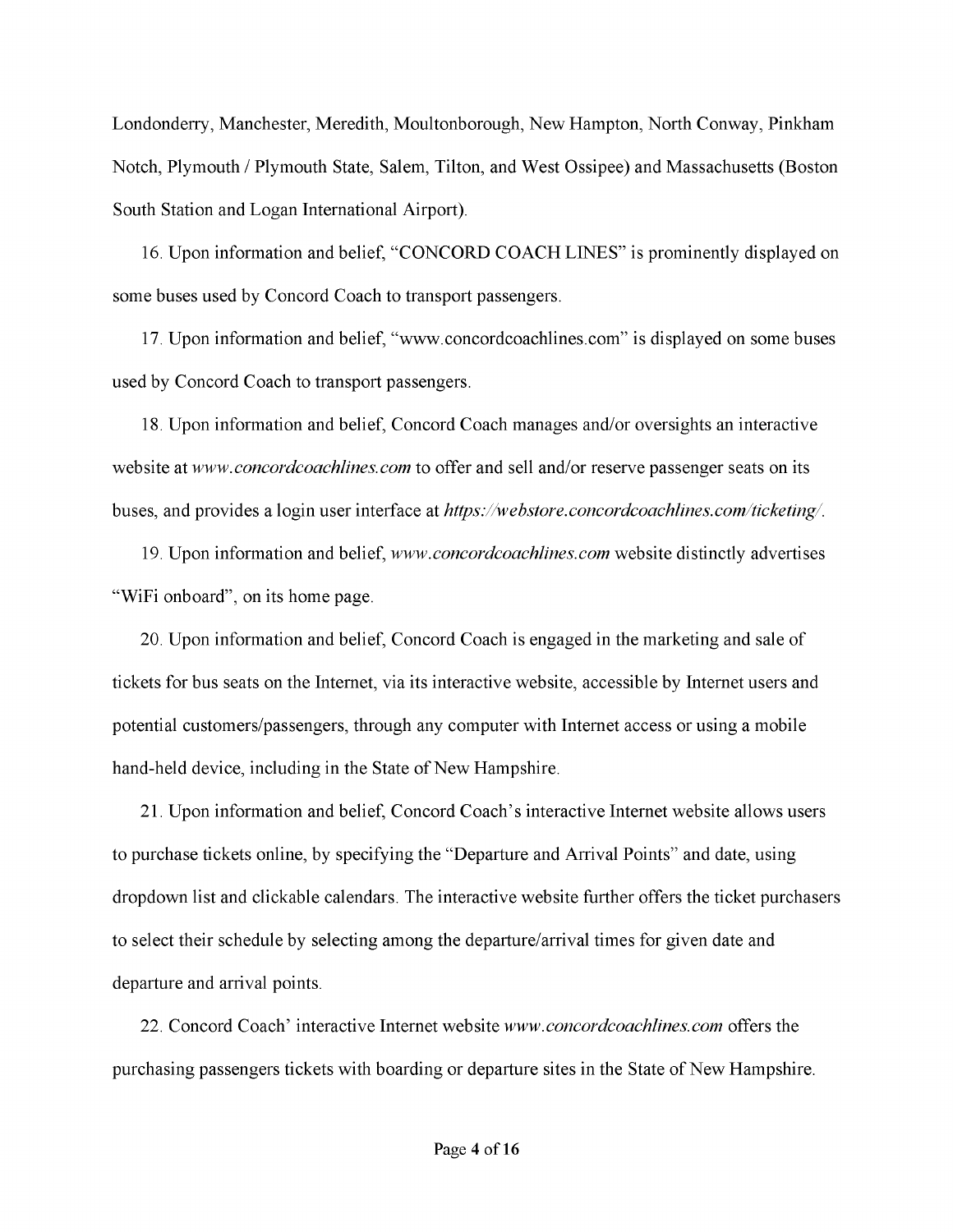23. The sale of bus tickets on the interactive Internet website *[www.concordcoachlines.com](http://www.concordcoachlines.com)*  provides for sufficient contacts in this judicial district.

24. According to the State of New Hampshire, Corporation Division, the principal office of Concord Coach is in this district, at 7 Langdon Street, Concord, NH 03301.

25. The activities of Concord Coach at its principal office provides for sufficient contacts in this judicial district.

26. Concord Coach' activities in and toward the State of New Hampshire, including transportation (of thousands of passengers per week) to/from the State of New Hampshire, on a daily basis, provides for sufficient contacts in this judicial district, for personal jurisdiction.

### *III. WiFi-Cellular System on Concord Coach's Motorcoaches*

27. Upon information and belief, some or all coaches used by Concord Coach are equipped with a system that provides Internet access to users on-board the bus via WiFi, and such system uses cellular network to provide access to the Internet.

28. Such system is hereon referred to as "WiFi-Cellular System."

29. Concord Coach on its website indicates that it provides "WiFi onboard."

30. Upon information and belief, Concord Coach provides its passengers wireless Internet service (or WiFi service) for accessing Internet on-board all or some of their motorcoaches while traveling on their respective routes.

31. Upon information and belief, Concord Coach advertises its wireless Internet service on its website *[www.concordcoachlines.com](http://www.concordcoachlines.com)*, and it encourages the potential passengers to "Look for specially marked buses with WiFi onboard."

32. Upon information and belief, Concord Coach advertises its wireless Internet service (or WiFi service) onboard its motorcoaches by marking those motecoaches with "WiFi onboard."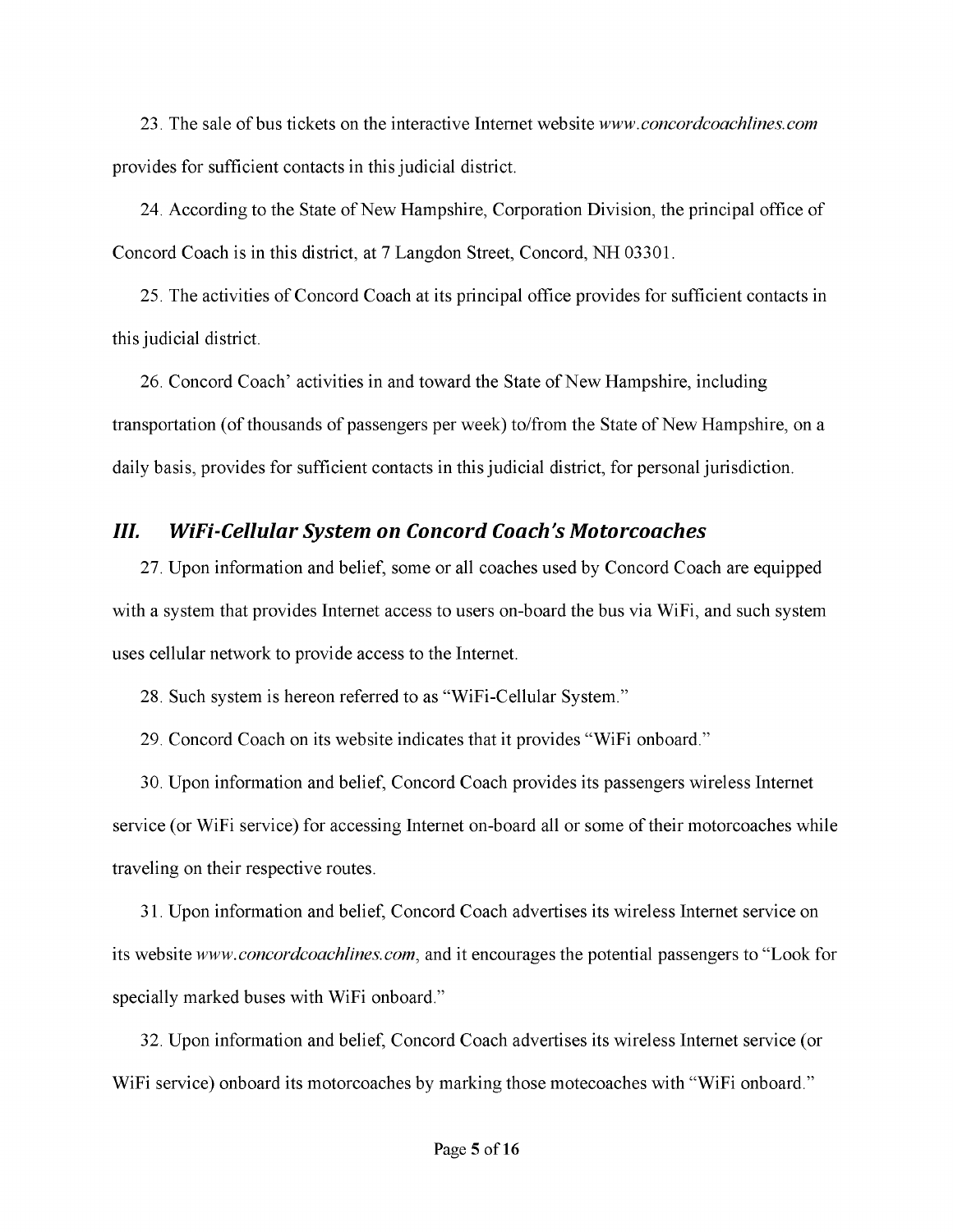33. Upon information and belief, some of the Concord Coach's bus passengers are induced (or for whom the purchasers are induced) to purchase their bus tickets via Concord Coach's interactive Internet website *[www.concordcoachlines.com](http://www.concordcoachlines.com)* due to the free wireless Internet service advertised and/or offered on Concord Coach' buses.

34. Upon information and belief, Concord Coach' inducements of on-line ticket purchasers in the State of New Hampshire have caused bus passengers to use the wireless Internet service offered by Concord Coach on its buses in several States, including the State of New Hampshire.

### **DESCRIPTION OF INFRINGMENT OF PATENT CLAIMS BY THE TRANSPORTATION COMPANY'S WIFI-CELLULAR SYSTEM ON BUSES**

35. Plaintiffs reallege and incorporate herein by reference paragraphs 1-34 into paragraph 35.

36. Upon information and belief, the WiFi-Cellular System on the Transportation Company's buses contains all the elements of **each** of **Claims 1, 2, 3, 4, 9, 11, 16, 17, 19, 24, and 25**, of the '657 Patent that is being asserted against the Transportation Company, as described in the following paragraphs.

37. Upon information and belief, as indicated in the following description within parenthesis, the Transportation Company's WiFi-Cellular System includes all elements of **Claim 1** of the '657 Patent (with claim language appearing in *italic* typeface), notably:

> *A system for mobile or wireless communication or computation* (the Transportation Company's WiFi-Cellular System)*, said system comprising: first unit comprising first antenna, wherein said first unit is mobile or wireless* (e.g., WiFi enabled Laptop, smart phone, or PDA)*; last unit comprising last antenna, wherein said last unit is mobile or wireless* (component mentioned in paragraphs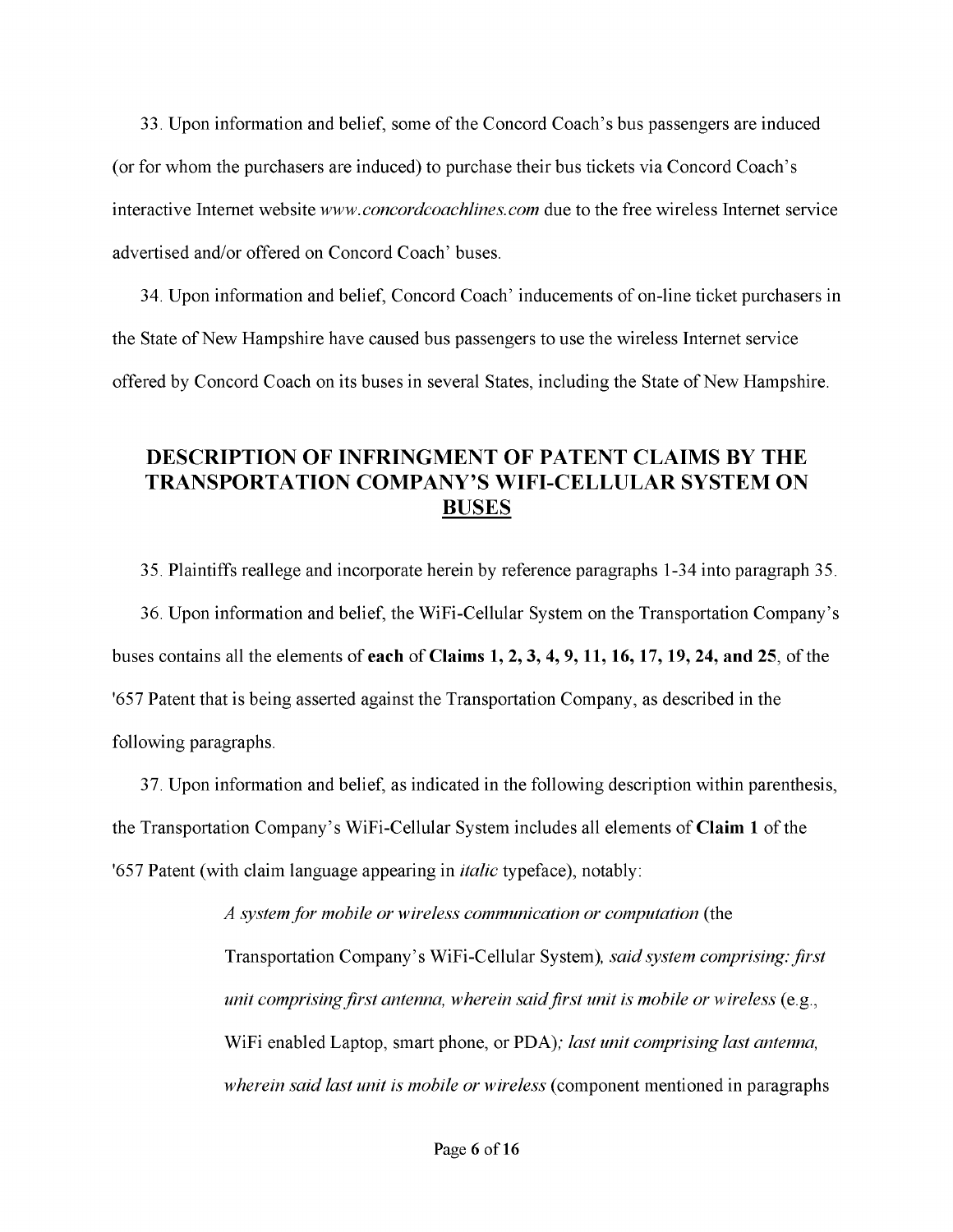27-32 above, communicating both in the WiFi network and the cellular network)*; and said first unit receives data from said last unit, wherein said data is transmitted from said last antenna to said first antenna* (last unit communicates data with the WiFi enabled laptop in the WiFi network in the bus)*, wherein said last unit receives said data from a location outside said system, wherein said data is transmitted from said location outside said system to said last antenna* (cellular tower communicates with last unit in the cellular network)*, wherein transmission of said data between said first antenna and said last antenna is done at first frequency* (the communication between the WiFi enabled laptop and last unit is at WiFi frequency)*, and transmission of said data between said last antenna and said location outside said system is done at second frequency* (the communication between last unit and the cellular tower is at cellular frequency)*, wherein said second frequency is different than said first frequency* (WiFi frequency is different from Cellular frequency)*, wherein said first frequency is chosen from a range of frequency which corresponds to a low radiation power absorption for a specific tissue or part of human body, or which corresponds to a low overall radiation power absorption for whole body of a human or a specific animal* (WiFi frequency is at low radiation power absorption)*, and wherein transmission of said data between said first antenna and said last antenna is done at first power* (last unit WiFi power)*, and transmission of said data between said last antenna and said location outside said system is done at second power* (Cellular tower power)*, wherein said second power is different than said first power, wherein said second*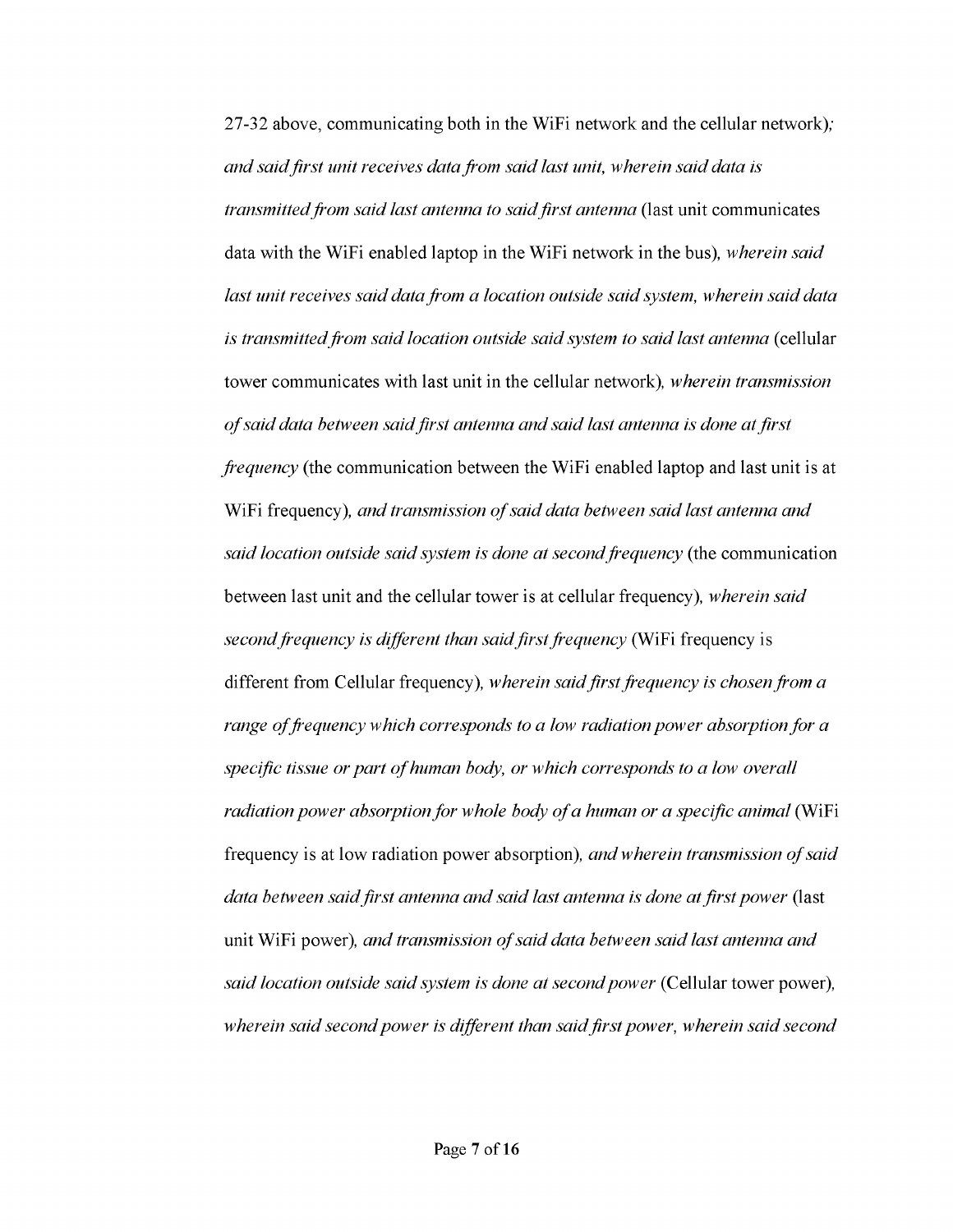*power is larger than said first power* (Cellular tower power is larger than last unit WiFi power).

38. Upon information and belief, as indicated in the following description within parenthesis, the Transportation Company's WiFi-Cellular System includes all elements of **Claim 2** of the '657 Patent (with claim language appearing in *italic* typeface), notably:

> *A system for mobile or wireless communication or computation* (the Transportation Company's WiFi-Cellular System)*, said system comprising: first unit comprising first antenna, wherein said first unit is mobile or wireless* (e.g., WiFi enabled Laptop, smart phone, or PDA)*; last unit comprising last antenna, wherein said last unit is mobile or wireless* (component mentioned in paragraphs 27-32 above, communicating both in the WiFi network and the cellular network)*; and said first unit transmits data to said last unit, wherein said data is transmitted from said first antenna to said last antenna* (the WiFi enabled laptop transmits data to last unit in the WiFi network in the bus)*, wherein said last unit transmits said data to a location outside said system, wherein said data is transmitted from said last antenna to said location outside said system* (last unit communicates with cellular tower in the cellular network)*, wherein transmission of said data between said first antenna and said last antenna is done at first frequency* (the communication between the WiFi enabled laptop and last unit is at WiFi frequency)*, and transmission of said data between said last antenna and said location outside said system is done at second frequency* (the communication between last unit and the cellular tower is at cellular frequency)*, wherein said second frequency is different than said first frequency* (WiFi frequency is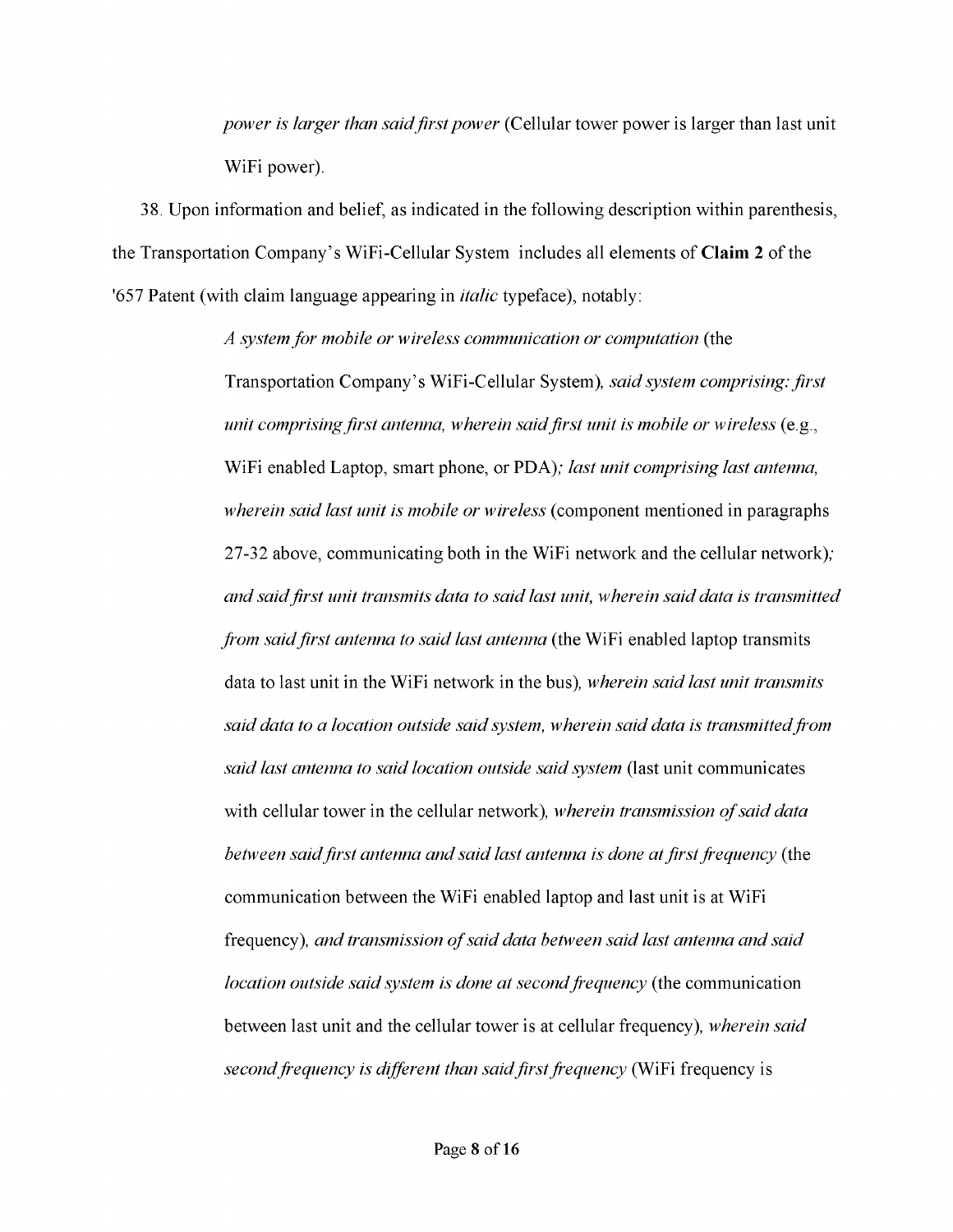different from Cellular frequency)*, wherein said first frequency is chosen from a range of frequency which corresponds to a low radiation power absorption for a specific tissue or part of human body, or which corresponds to a low overall radiation power absorption for whole body of a human or a specific animal* (WiFi frequency is at low radiation power absorption)*, and wherein transmission of said data between said first antenna and said last antenna is done at first power* (the laptop WiFi power)*, and transmission of said data between said last antenna and said location outside said system is done at second power* (last unit Cellular power)*, wherein said second power is different than said first power, wherein said second power is larger than said first power* (last unit Cellular power is larger than the laptop WiFi power).

39. **Claim 3** is dependent on Claim 2. We reallege and incorporate herein by reference the description related to Claim 2 from paragraph 38. Upon information and belief, the Transportation Company's WiFi-Cellular System includes all elements of Claim 3 of the '657 Patent, notably (with claim language appearing in *italic* typeface):

> *A system as recited in claim 2, wherein the distance between said first unit and a user is shorter than the distance between said last unit and said user* (the user is next to the laptop, while the last unit is further away from the user).

40. **Claim 4** is dependent on Claim 2. We reallege and incorporate herein by reference the description related to Claim 2 from paragraph 38. Upon information and belief, the Transportation Company's WiFi-Cellular System includes all elements of Claim 4 of the '657 Patent, notably (with claim language appearing in *italic* typeface):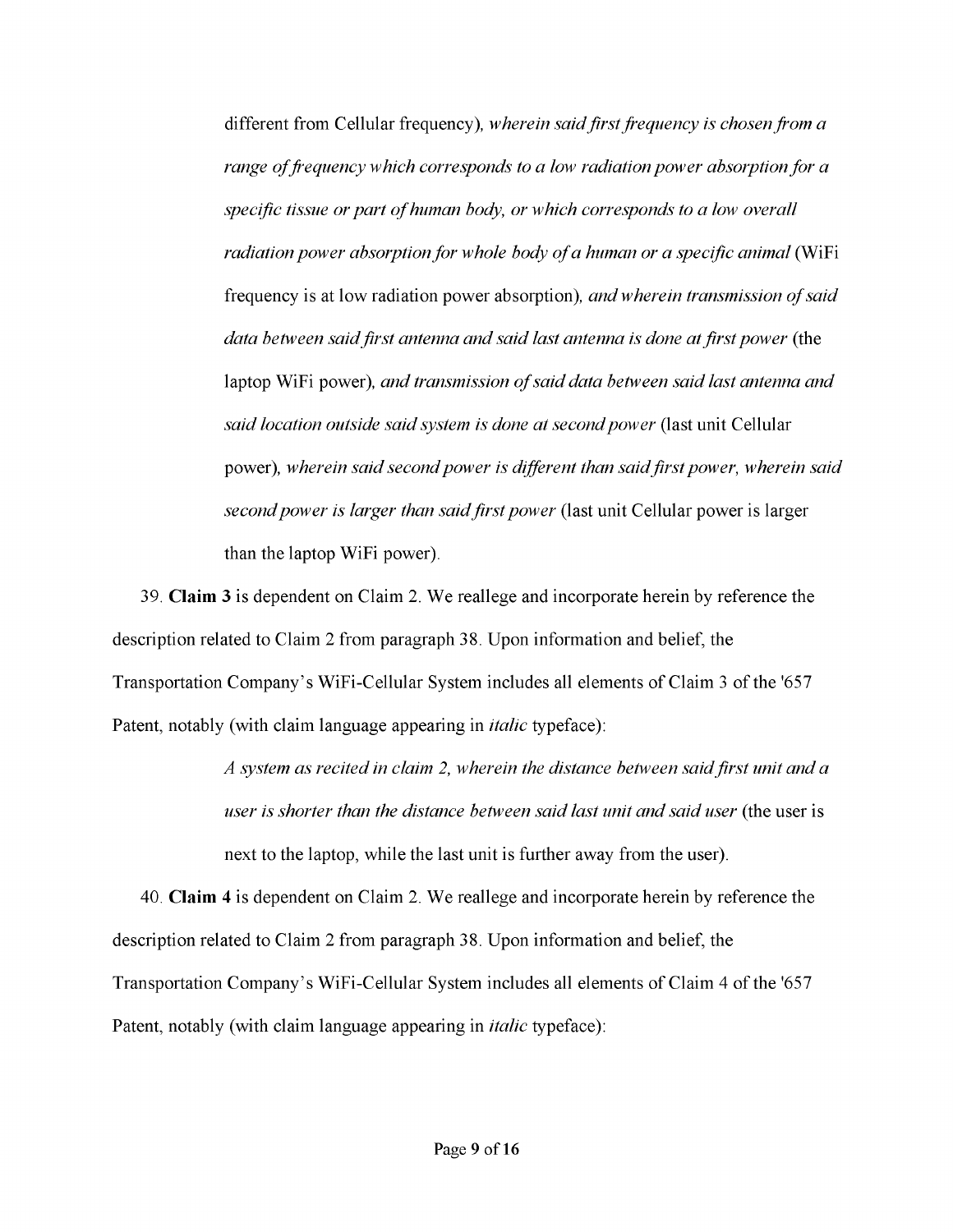*A system as recited in claim 2, wherein said system is used in a cellular, mobile, satellite-access, remote-access, or wireless phone* (e.g., a mobile smart phone).

41. **Claim 9** is dependent on Claim 2. We reallege and incorporate herein by reference the description related to Claim 2 from paragraph 38. Upon information and belief, the Transportation Company's WiFi-Cellular System includes all elements of Claim 9 of the '657 Patent, notably (with claim language appearing in *italic* typeface):

> *A system as recited in claim 2, wherein said system is used in a car* (a bus or coach is a type of motor vehicle or car).

42. **Claim 11** is dependent on Claim 2. We reallege and incorporate herein by reference the description related to Claim 2 from paragraph 38. Upon information and belief, the Transportation Company's WiFi-Cellular System includes all elements of Claim 11 of the '657 Patent, notably (with claim language appearing in *italic* typeface):

> *A system as recited in claim 2, wherein said system is used in at least one of computation device, pager, radio, PDA, computer-game device, e-book reader, music-player, video-player, rendering device, global positioning system, handheld device, appliance, PC, computer, one-way or two-way communication system, tracking device, broadcasting device, or narrow-casting device* (e.g., a two way communication system such as an email system accessed and used through the Transportation Company's WiFi-Cellular System).

43. **Claim 16** is dependent on Claim 2. We reallege and incorporate herein by reference the description related to Claim 2 from paragraph 38. Upon information and belief, the Transportation Company's WiFi-Cellular System includes all elements of Claim 16 of the '657 Patent, notably (with claim language appearing in *italic* typeface):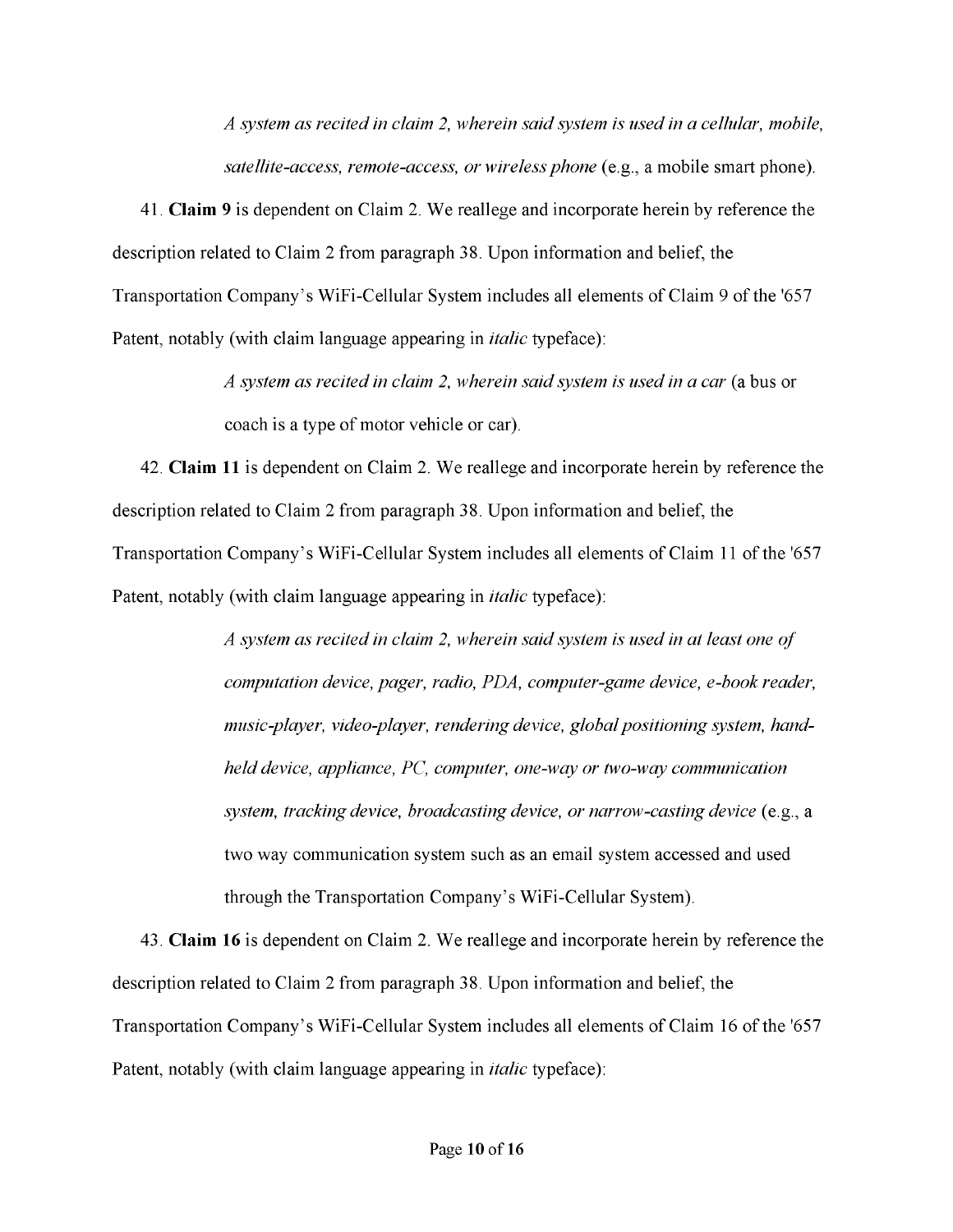*A system as recited in claim 2, wherein said second frequency is chosen from a range of 800 MHz - 2.4 GHz* (Cellular frequency is for example between 800 MHz and 2.4 GHz).

44. **Claim 17** is dependent on Claim 2. We reallege and incorporate herein by reference the description related to Claim 2 from paragraph 38. Upon information and belief, the Transportation Company's WiFi-Cellular System includes all elements of Claim 17 of the '657 Patent, notably (with claim language appearing in *italic* typeface):

> *A system as recited in claim 2, wherein said data consists of at least one of text, voice, music, financial information, computer codes, executable codes, multimedia, video, Morse codes, encrypted data, unencrypted data, compressed data, uncompressed data, computer commands, or fund transfers* (e.g., the type of data communicated through the laptop, for example, when checking e-mail, browsing the web, downloading or uploading files/images/webpages, or do banking transactions on-line, through the Transportation Company's WiFi-Cellular System).

45. **Claim 19** is dependent on Claim 2. We reallege and incorporate herein by reference the description related to Claim 2 from paragraph 38. Upon information and belief, the Transportation Company's WiFi-Cellular System includes all elements of Claim 19 of the '657 Patent, notably (with claim language appearing in *italic* typeface):

> *A system as recited in claim 2, wherein said first antenna, said last antenna, or both are chosen from at least one of the types of with-extension, outside-of-thehousing, inside-of-housing, straight, curved, zigzag-patterned, square-patterned, circular-patterned, in array-form with multiple antennas, micro-antenna, on-*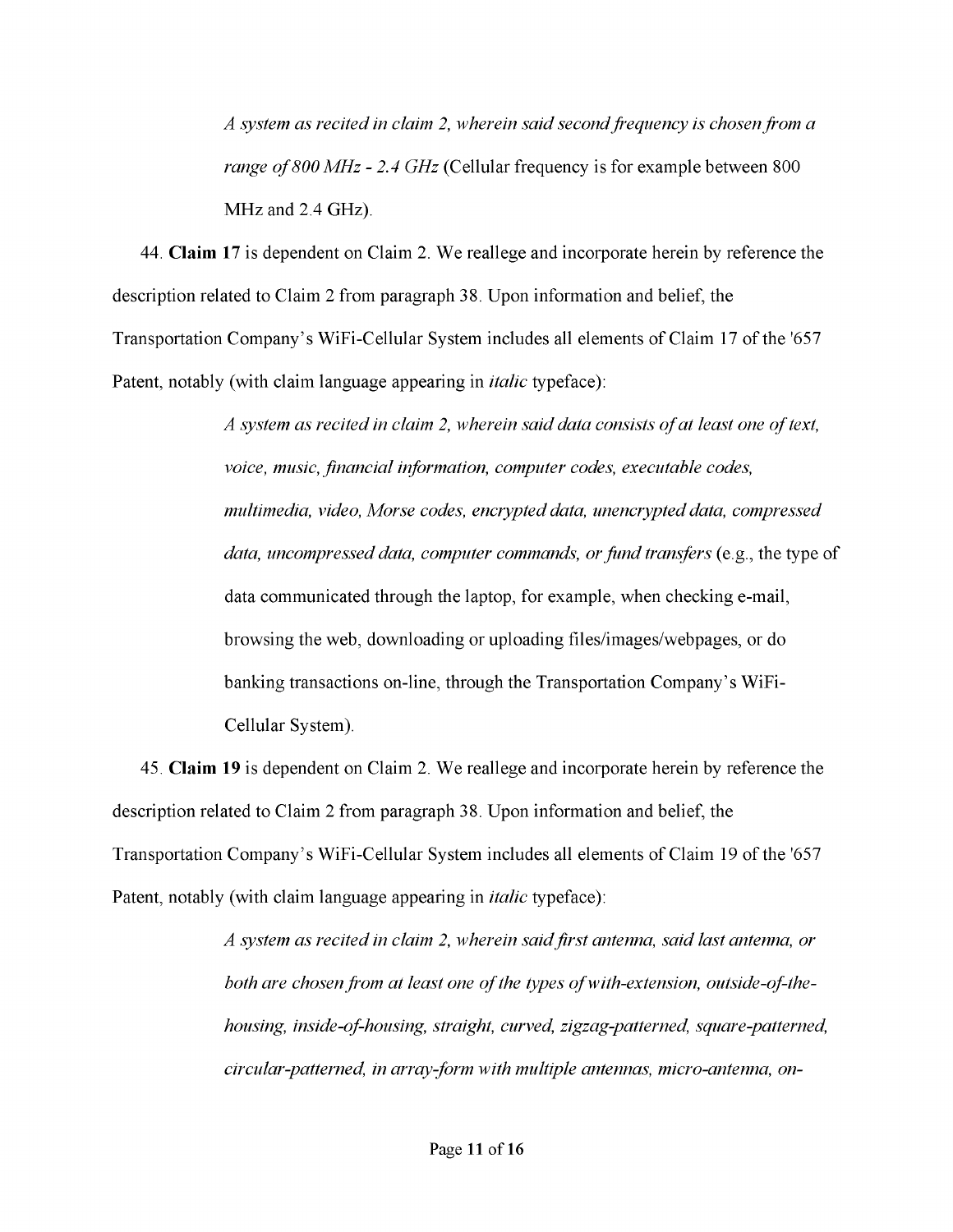*substrate, on-chip, with spring-action, spiral-shaped, ring-shaped, coil-shaped helical-shaped, dish-shaped, directional, non-directional, focused, multifrequency, on-the-car, in-the-car, inside-the-glass, attached-to-a-balloon, on-ahelmet, on-a-watch, on-a-toy, on-a-robot, on-the-ear, in-the-ear, on-umbrella, onthe belt, on-eyeglasses or on-their-frames, on-another-antenna, inside-the-unit, hidden, in any one-dimensional, two-dimensional, or three-dimensional structures, on any one-dimensional, two-dimensional, or three-dimensional structures, or in the shape of any one-dimensional, two-dimensional, or threedimensional structures* (e.g., the WiFi enabled Laptop or smart phone having its WiFi antenna inside of its housing).

46. **Claim 24** is dependent on Claim 2. We reallege and incorporate herein by reference the description related to Claim 2 from paragraph 38. Upon information and belief, the Transportation Company's WiFi-Cellular System includes all elements of Claim 24 of the '657 Patent, notably (with claim language appearing in *italic* typeface):

> *A system as recited in claim 2, wherein said first unit, said last unit, or both include at least one of keypad, keyboard, number pad, mouse, speaker, microphone, display, LCD, or screen* (e.g., a WiFi enabled Laptop having a keyboard).

47. **Claim 25** is dependent on Claim 2. We reallege and incorporate herein by reference the description related to Claim 2 from paragraph 38. Upon information and belief, the Transportation Company's WiFi-Cellular System includes all elements of Claim 25 of the '657 Patent, notably (with claim language appearing in *italic* typeface):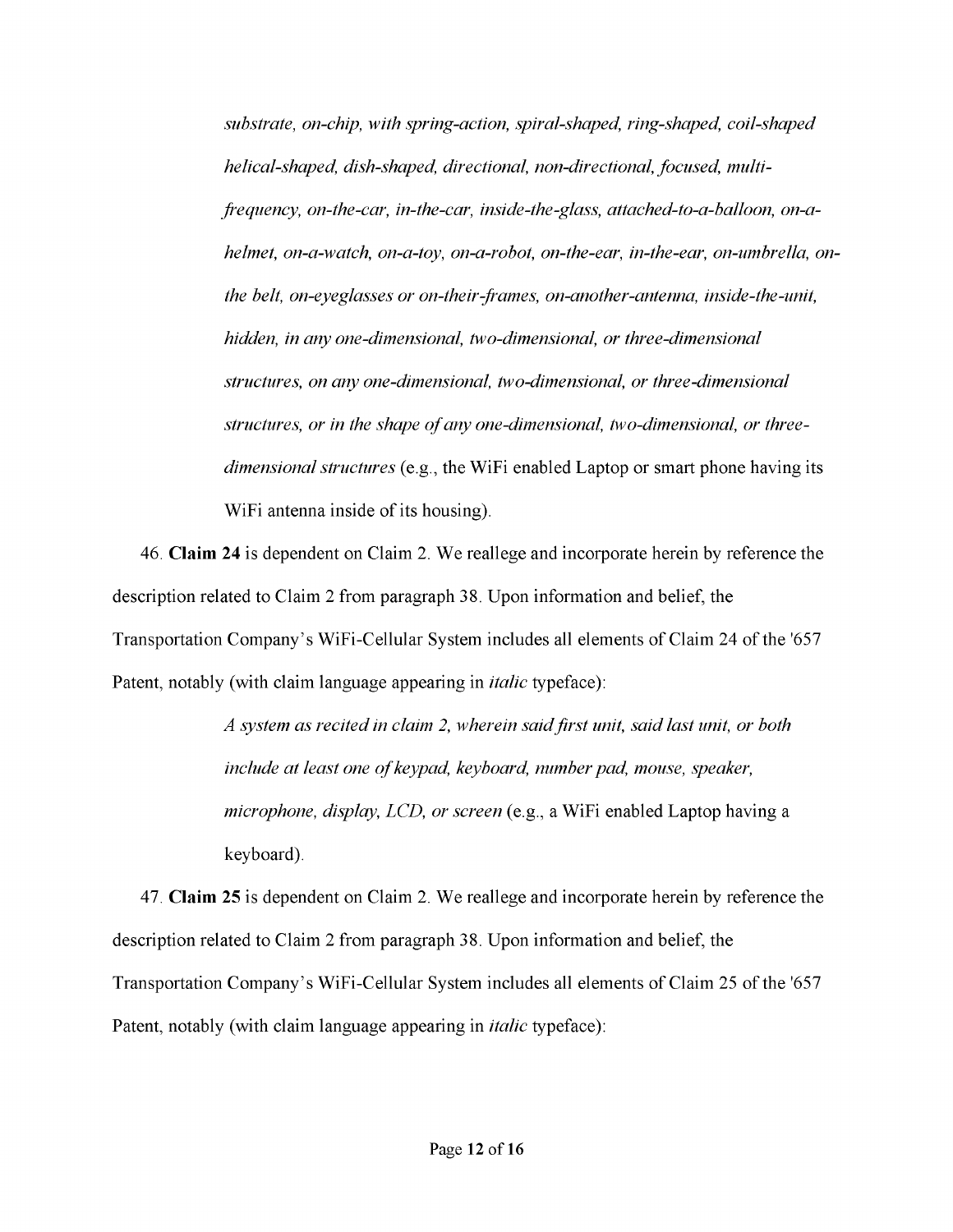*A system as recited in claim 2, said system further comprising a security module to authenticate a user or users* (e.g., last unit provides secure WiFi connectivity for protection of accounts or data).

### **COUNT I (Infringement of the '657 Patent)**

48. Plaintiffs reallege and incorporate herein by reference paragraphs 1-47 into paragraph 48. 49. Upon information and belief, the Transportation Company, directly and/or contributorily infringed, and/or induced infringement of, and are continuing to directly and/or contributorily infringe, and/or induce infringement of, the '657 Patent, in violation of Patent Laws of the United States, as set forth in 35 U.S.C. §§271, by making, selling, offering to sell, and/or using, and/or inducing others to make, use, sell, and/or offer to sell, WiFi-Cellular System that come within the scope of claims 1, 2, 3, 4, 9, 11, 16, 17, 19, 24, and 25, of the '657 Patent (as, for example, described in paragraphs 36 through 47).

50. Upon information and belief, the Transportation Company's WiFi-Cellular System enables data transmission and Internet access via Wi-Fi wireless Internet services within the Transportation Company's buses.

51. Upon information and belief, the Transportation Company makes, retrofits, installs, services, repairs, tests, maintains, operates, or otherwise uses the WiFi-Cellular System on the buses, or has it made, retrofitted, installed, serviced, repaired, tested, maintained, operated or otherwise used, on its behalf.

52. Upon information and belief, the Transportation Company infringes the '657 Patent by making, retrofitting, installing, servicing, repairing, testing, maintaining, operating or otherwise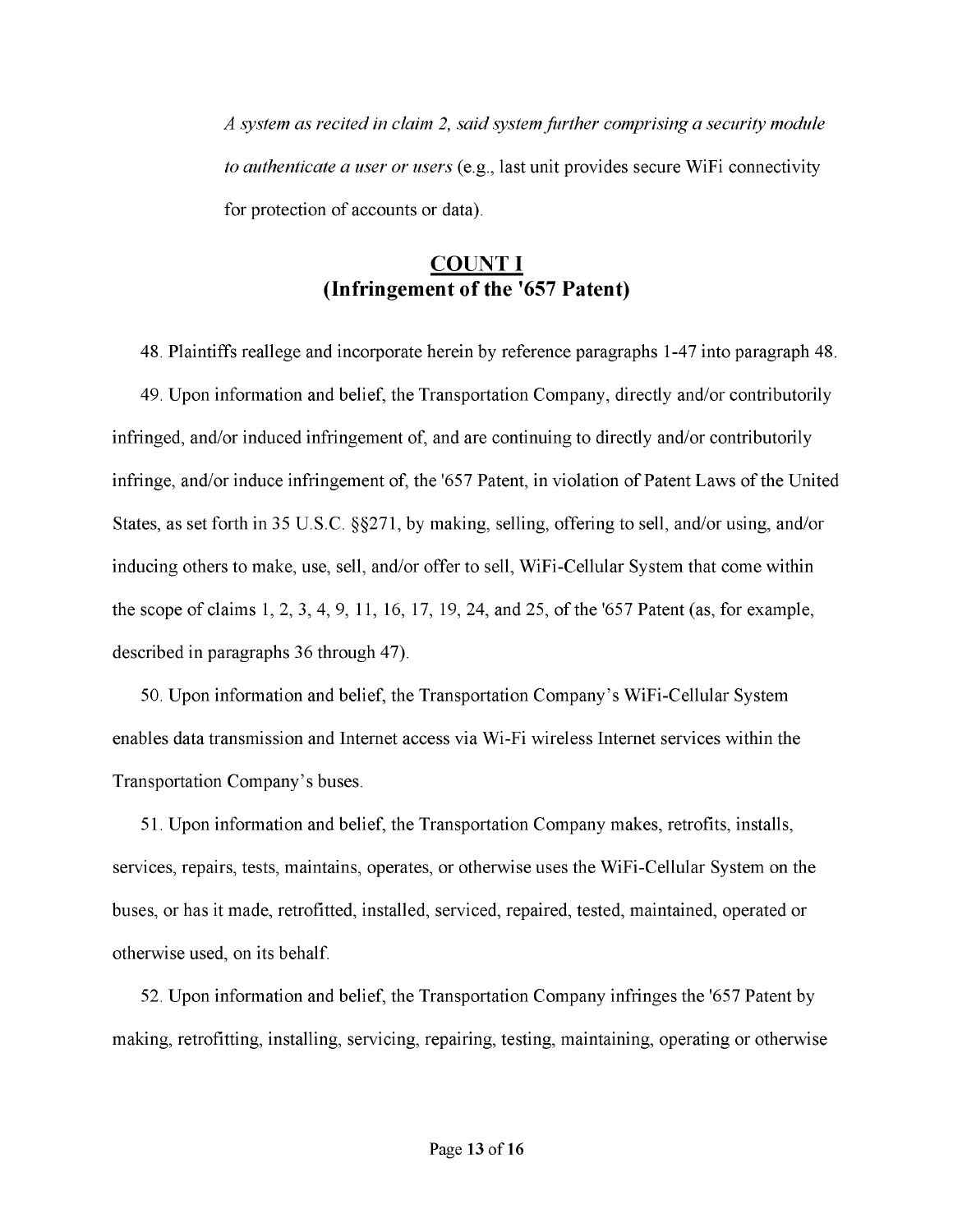using the WiFi-Cellular System on the buses, or has it made, retrofitted, installed, serviced, repaired, tested, maintained, operated or otherwise used, on its behalf.

53. Upon information and belief, the Transportation Company uses the WiFi-Cellular System on the buses to increase the ticket sales and ridership.

54. Upon information and belief, the Transportation Company uses the WiFi-Cellular System on the buses to increase its profit.

55. Upon information and belief, the Transportation Company actively advertises to, encourages, instructs, directs, or intends passengers or potential passengers to use WiFi-Cellular System on the buses to access the Internet, e.g., via advertisements at its website which it uses to sell bus tickets to passengers and potential passengers.

56. Upon information and belief, the Transportation Company uses and makes WiFi-Cellular System available to passengers to access the Internet on-board the buses.

57. Upon information and belief, the users of WiFi-Cellular System directly infringe the '657 Patent, as the WiFi-Cellular System includes all the elements of each of the asserted claims of the '657 Patent (as for example, described in paragraphs 36 through 47).

58. Upon information and belief, the Transportation Company induces infringement of the '657 Patent by inducing users to use WiFi-Cellular System to access Internet while on-board the buses.

59. Upon information and belief, the Transportation Company induces infringement of the '657 Patent by inducing others to make or install WiFi-Cellular System on-board the buses.

60. The continued acts of infringement by the Transportation Company with knowledge of the '657 Patent, after serving this complaint on Defendant (or after possible Defendant's earlier knowledge of the '657 Patent, determinable via a reasonable opportunity for further investigation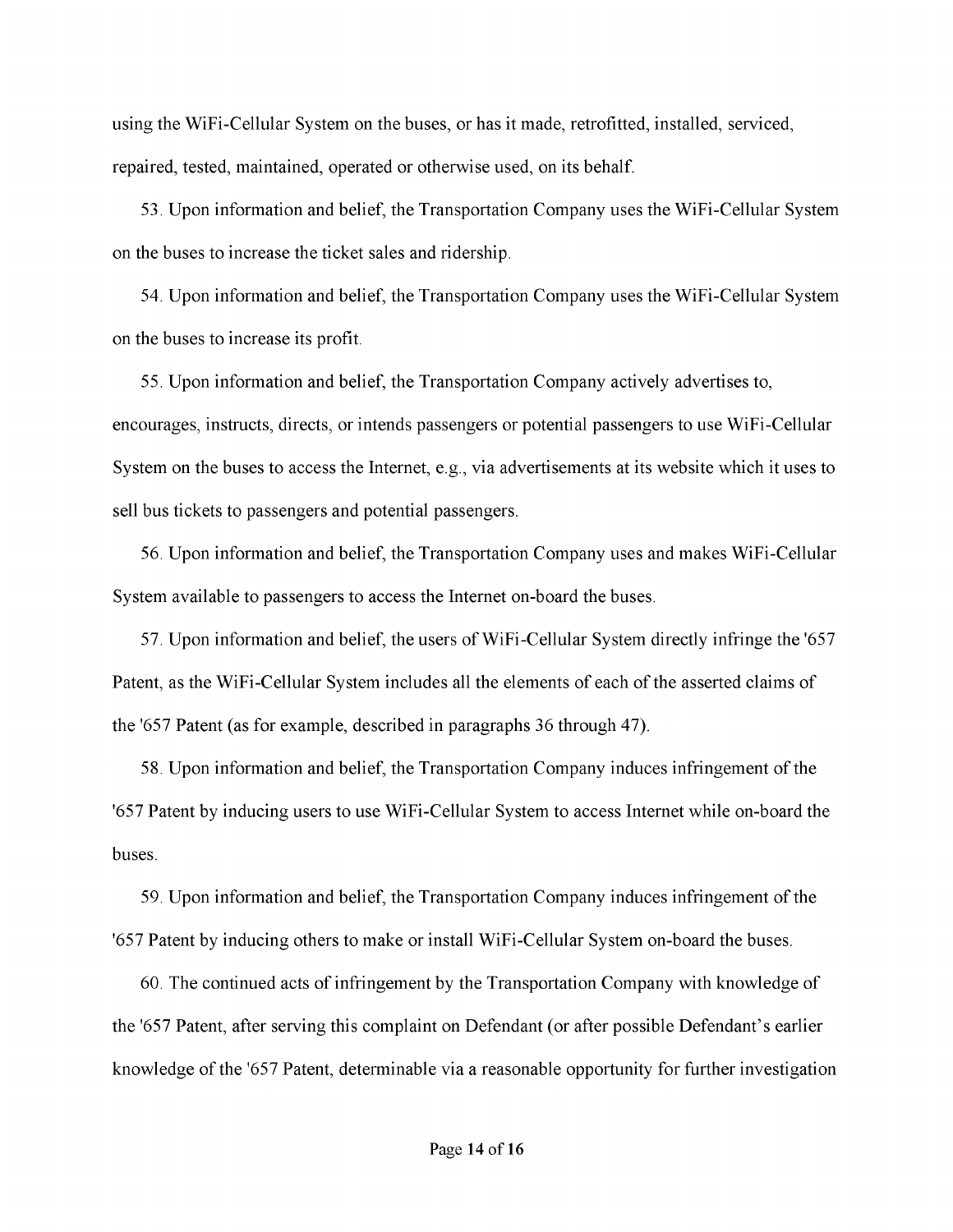and discovery), would be willful and deliberate. In such a case, this action becomes "exceptional" within the meaning of 35 U.S.C. § 285.

61. Upon information and belief, there is no other substantial use for WiFi-Cellular System on the bus other than to provide Internet access to users on-board the bus via a WiFi network.

62. Upon information and belief, the Transportation Company has regarded its WiFi-Cellular System on the bus as having no other substantial use other than to provide the Internet access to users on-board the bus via a WiFi network, as for example indicated by its references to the system on its website as "WiFi onboard."

63. Patentees have been damaged by the infringement by the Transportation Company and are suffering, and will continue to suffer, irreparable harm and damage as a result of this infringement, unless such infringement is enjoined by this Court.

64. Patentees have no adequate remedy at law.

### **PRAYER FOR RELIEF**

WHEREFORE, Plaintiffs pray for the following relief:

- A. Declaring that United States Letters Patent No. 7,031,657 was duly and legally issued, is valid and is enforceable;
- B. An order adjudging Defendant, Concord Coach Lines Inc., to have infringed the '657 Patent;
- C. A preliminary injunction and a permanent injunction enjoining Concord Coach Lines Inc., together with its affiliates, officers, directors, employees, agents, licensees, subsidiaries, successors and assigns, and any and all persons acting in privity or in concert or participation with any of them who receive notice of the injunction, including contractors and customers, from infringing the '657 Patent;